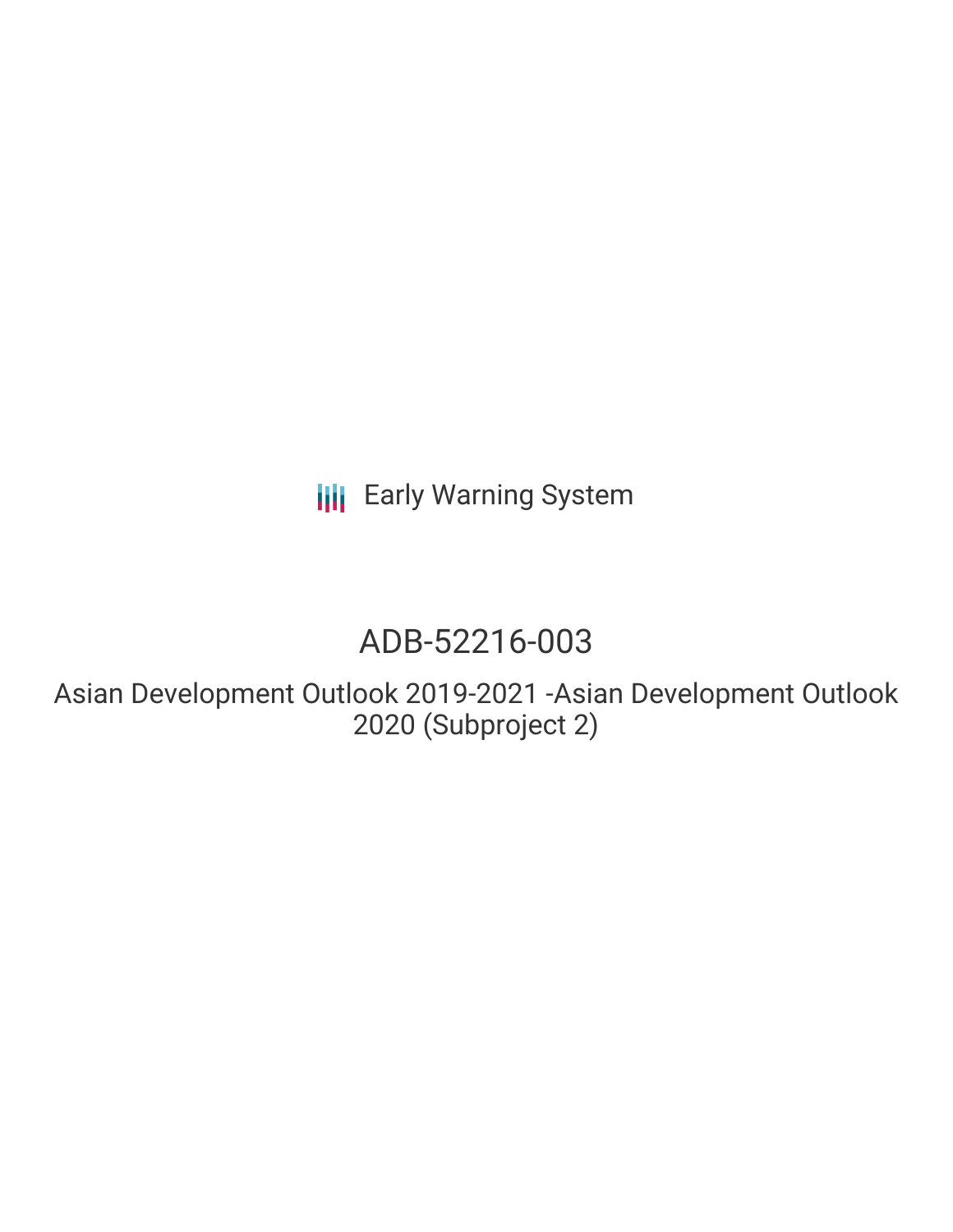

| <b>Specific Location</b>       | Region-wide                  |
|--------------------------------|------------------------------|
| <b>Financial Institutions</b>  | Asian Development Bank (ADB) |
| <b>Status</b>                  | Active                       |
| <b>Bank Risk Rating</b>        | U                            |
| <b>Voting Date</b>             | 2019-11-08                   |
| <b>Sectors</b>                 | Law and Government           |
| <b>Investment Type(s)</b>      | Grant                        |
| <b>Investment Amount (USD)</b> | $$1.00$ million              |
| <b>Grant Amount (USD)</b>      | $$1.00$ million              |
| <b>Project Cost (USD)</b>      | \$1.00 million               |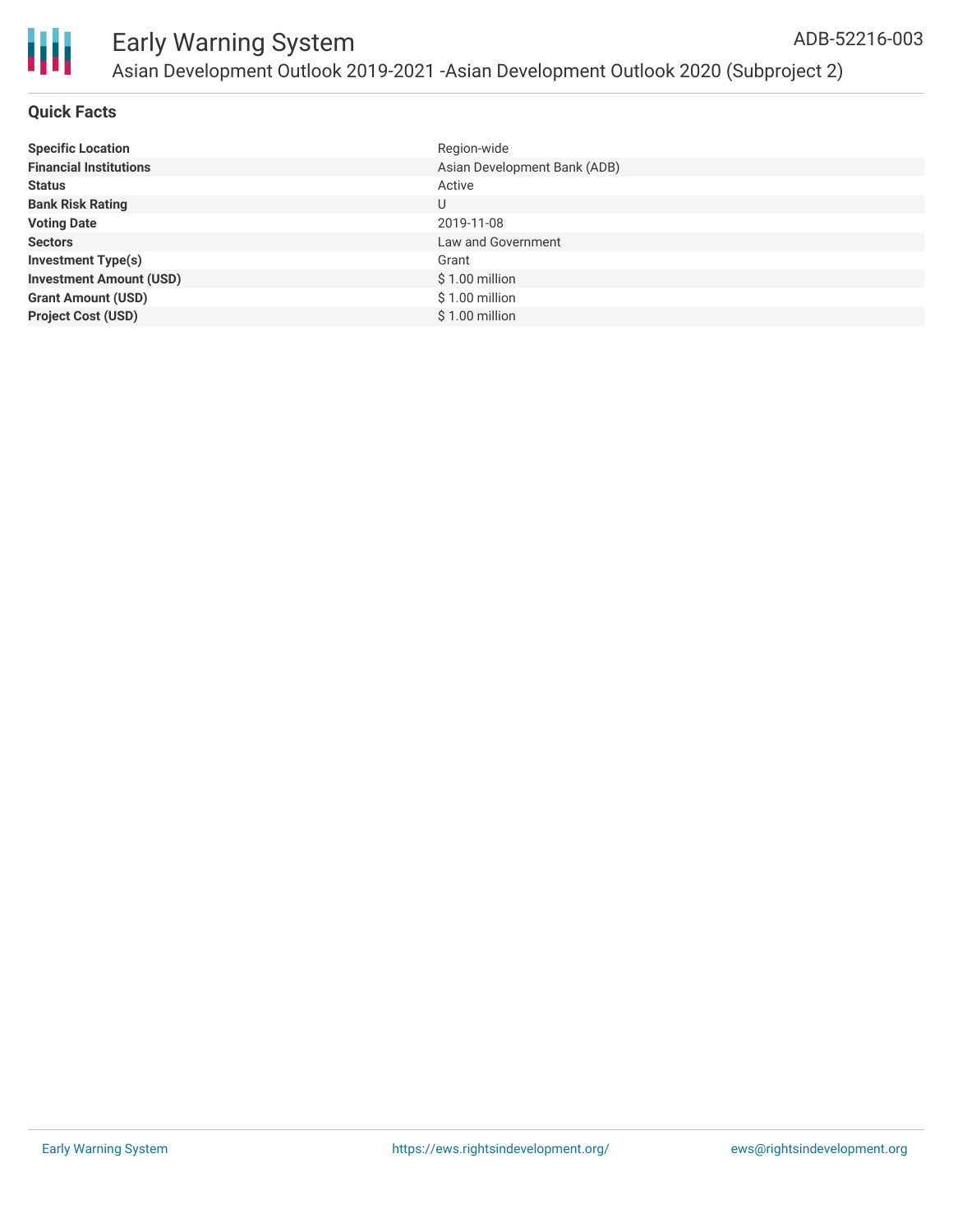

#### **Project Description**

According to the project document, the TA subproject will support the production of the ADO 2019, one of ADB's flagship publications. It will support the following activities:

(i) preparing background analytical papers following the 2-year rolling research plan,

(ii) further developing and refining analytical methods,

- (iii) drafting of ADO content,
- (iv) editing economic content and manuscripts,
- (v) preparing and laying out of materials for publication, and
- (vi) disseminating key results and policy messages.

The TA was submitted in October 2017 to the Strategy, Policy and Review Department as part of the priority TA program of the Economic Research and Regional Cooperation Department (ERCD) and was endorsed as a corporate priority TA in December 2017.

The project outcome is that the ADO content helps inform policy discussions by DME officials, views of the general public, and analysis of researchers.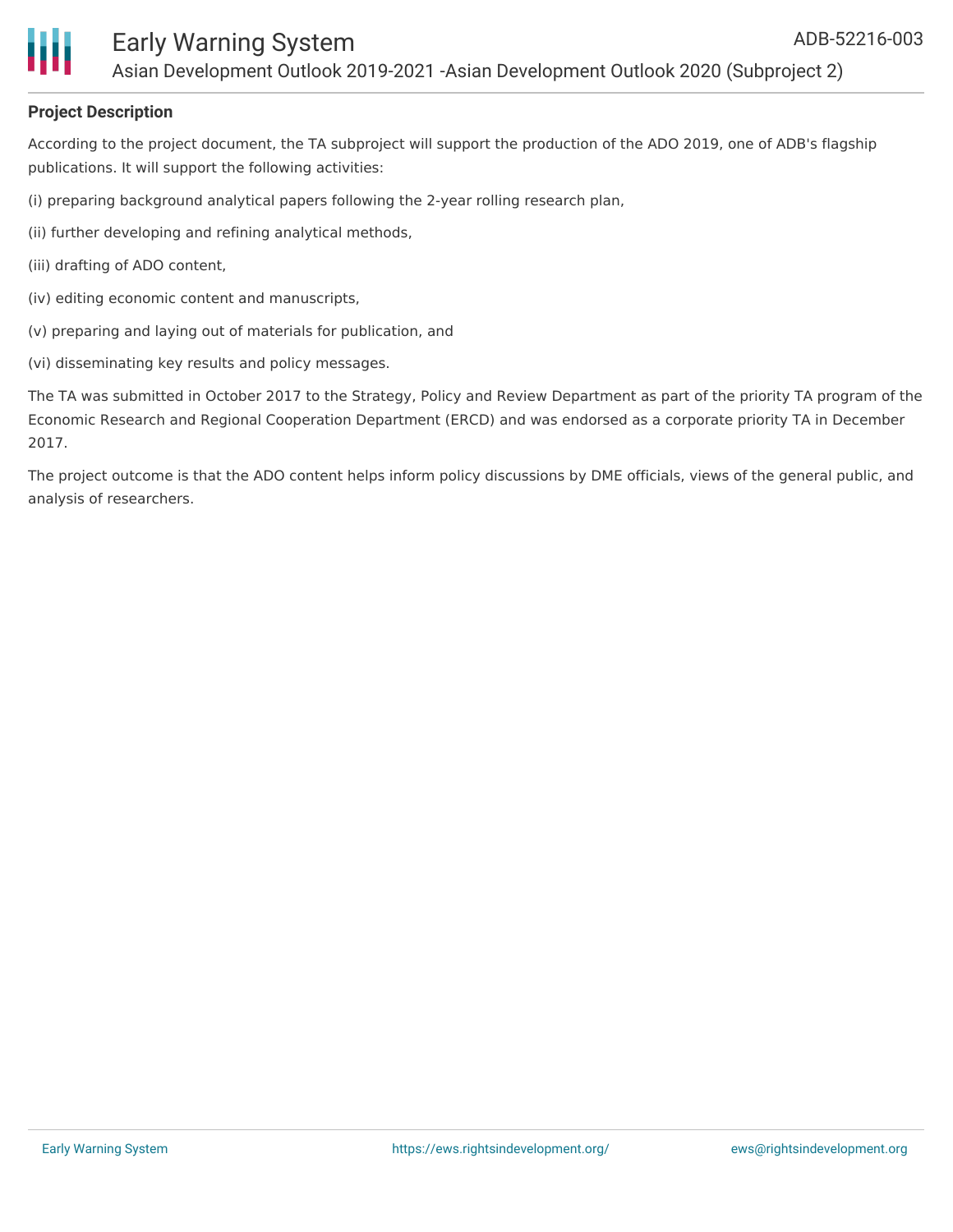

#### Early Warning System Asian Development Outlook 2019-2021 -Asian Development Outlook 2020 (Subproject 2) ADB-52216-003

#### **Investment Description**

Asian Development Bank (ADB)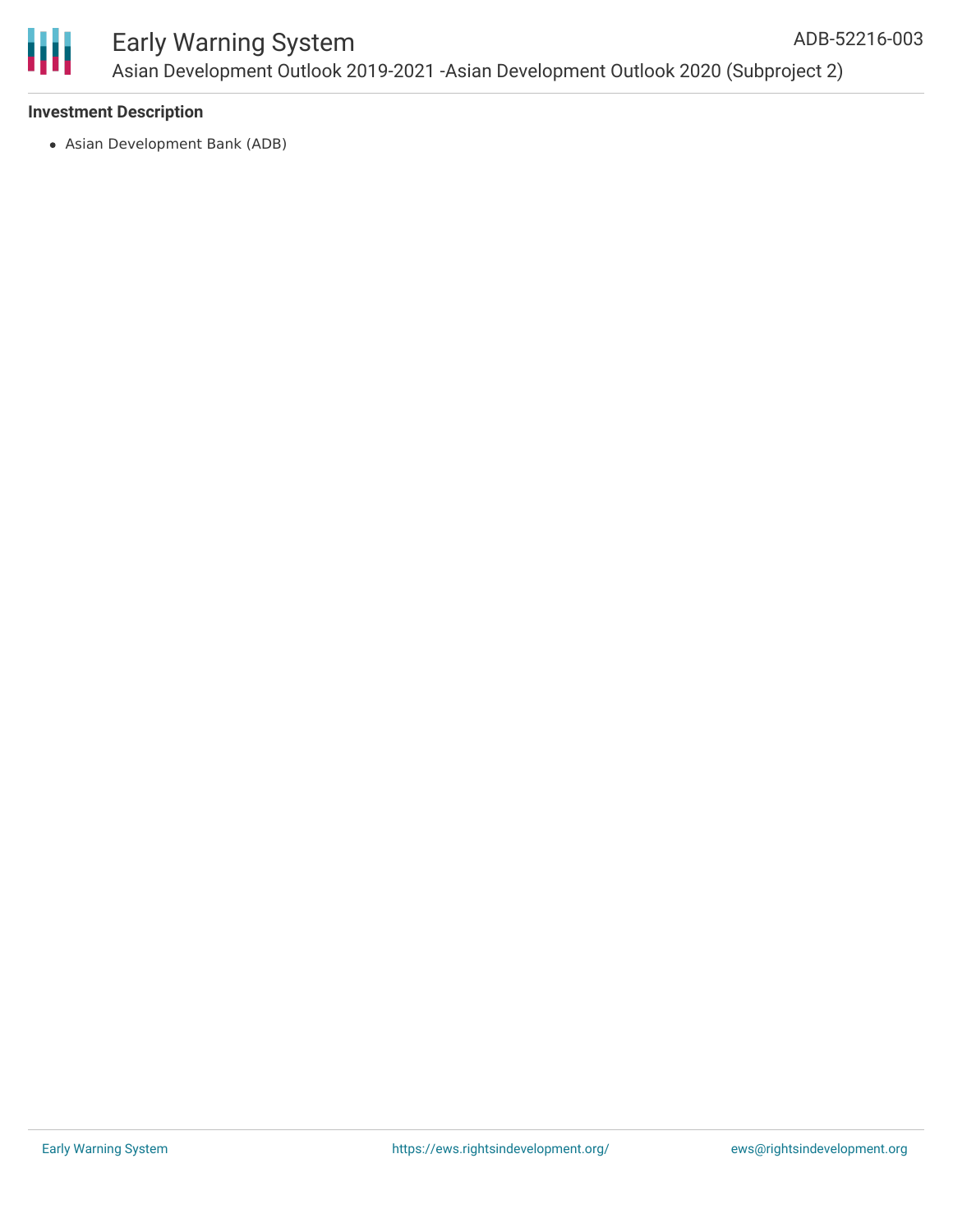

#### **Contact Information**

**Responsible ADB Officer** Abdul Abiad

#### **Responsible ADB Department** Economic Research and Regional Cooperation Department

#### **Responsible ADB Division** ERMR

#### **Executing Agencies**

Asian Development Bank 6 ADB Avenue, Mandaluyong City 1550, Philippines

\*There is no further information being disclosed at this stage of the project\*

#### **ACCOUNTABILITY MECHANISM OF ADB**

The Accountability Mechanism is an independent complaint mechanism and fact-finding body for people who believe they are likely to be, or have been, adversely affected by an Asian Development Bank-financed project. If you submit a complaint to the Accountability Mechanism, they may investigate to assess whether the Asian Development Bank is following its own policies and procedures for preventing harm to people or the environment. You can learn more about the Accountability Mechanism and how to file a complaint at: http://www.adb.org/site/accountability-mechanism/main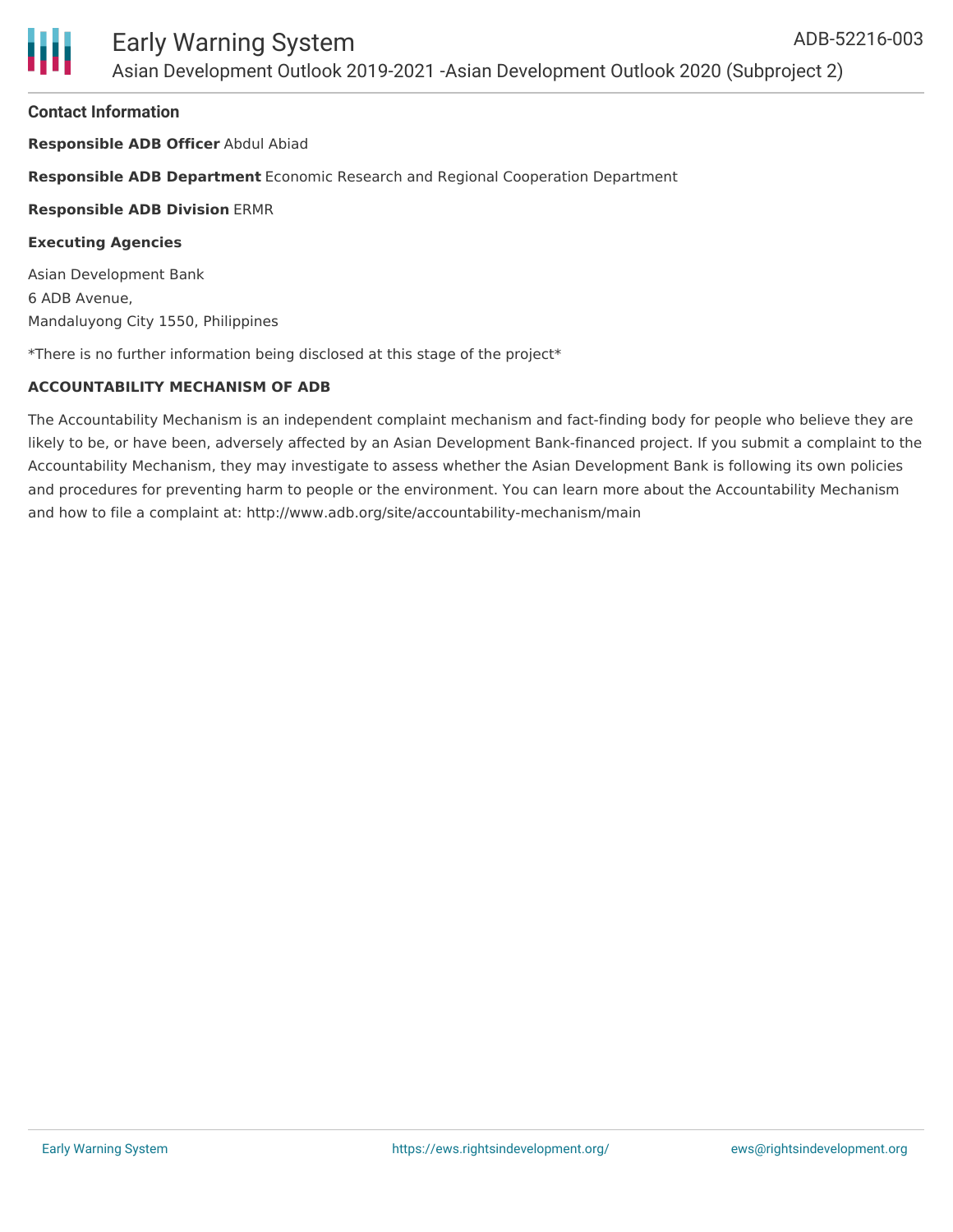

# Ш

### Early Warning System Asian Development Outlook 2019-2021 -Asian Development Outlook 2020 (Subproject 2)

#### **Bank Documents**

- [52216-003-KSTA-ADO](https://ewsdata.rightsindevelopment.org/files/documents/03/ADB-52216-003_NRX4sjH.pdf) 2019-2021 [\[Original](https://www.adb.org/sites/default/files/project-documents/52216/52216-003-tasp-en.pdf) Source]
- Project [Disclosure](https://ewsdata.rightsindevelopment.org/files/documents/03/ADB-52216-003.pdf) PDF [\[Original](https://www.adb.org/printpdf/projects/52216-003/main) Source]